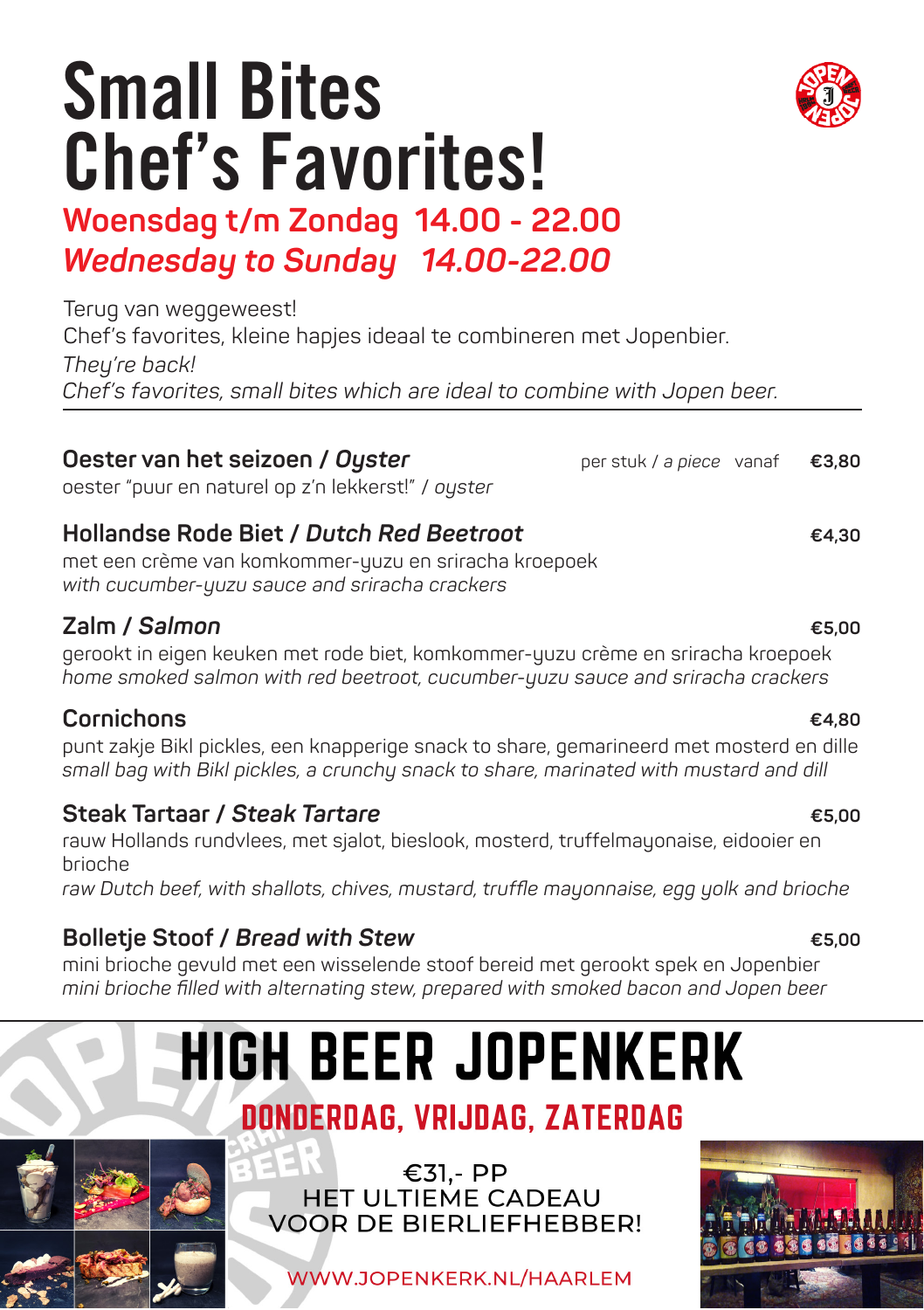## SNACKS **Elke dag / Every day 12:00 - 22:00**



| Van Dobben Bitterballen<br>rundvlees met Jopenmosterd / beef with Jopen mustard                                                                                                                                    | per stuk / a piece | €1,10  |
|--------------------------------------------------------------------------------------------------------------------------------------------------------------------------------------------------------------------|--------------------|--------|
| Kaasstengels / Cheese rolls<br>met chilisaus / with chili sauce                                                                                                                                                    | per stuk / a piece | €1,10  |
| Vlammetjes / 'Flames'<br>met chilisaus / spicy meat spring rolls with chili sauce                                                                                                                                  | per stuk / a piece | €1,30  |
| Chorizokroketjes / Croquettes with chorizo<br>met chilisaus / with chili sauce                                                                                                                                     | per stuk / a piece | €1,40  |
| Friet van Friethoes / Fries from Friethoes                                                                                                                                                                         |                    | €4,50  |
| Kaasblokjes / Cheese plate<br>belegen en oud, met Jopenmosterd / two kinds with Jopen mustard                                                                                                                      |                    | €7,50  |
| Noten / Nuts<br>gemengd / mixed                                                                                                                                                                                    |                    | €6,00  |
| Breekbrood met Doopsel / Bread with Dip<br>met huisgemaakte dip van olijven, basilicum, pijnboompitten en mayonaise<br>with a homemade dip made from olives, basil, pine nuts and mayonnaise                       |                    | €4,60  |
| Olijven / Olives<br>olijvenmix / mix of olives                                                                                                                                                                     |                    | €5,00  |
| Pretzel met Doopsel / Pretzel with Dip<br>met huisgemaakte dip van olijven, basilicum, pijnboompitten en mayonaise<br>with a homemade dip made from olives, basil, pine nuts and mayonnaise                        |                    | €4,50  |
| Pita Hummus / Pitabreads with Hummus<br>mini pita broodjes met hummus / mini pita breads with hummus                                                                                                               |                    | €4,80  |
| Kazen van Fromagerie l'Amuse / Dutch Cheese Platter<br>selectie van vier Nederlandse kazen, geserveerd met pruimencompote en notenbrood<br>selection of four Dutch cheeses, served with plum compote and nut bread |                    | €11,50 |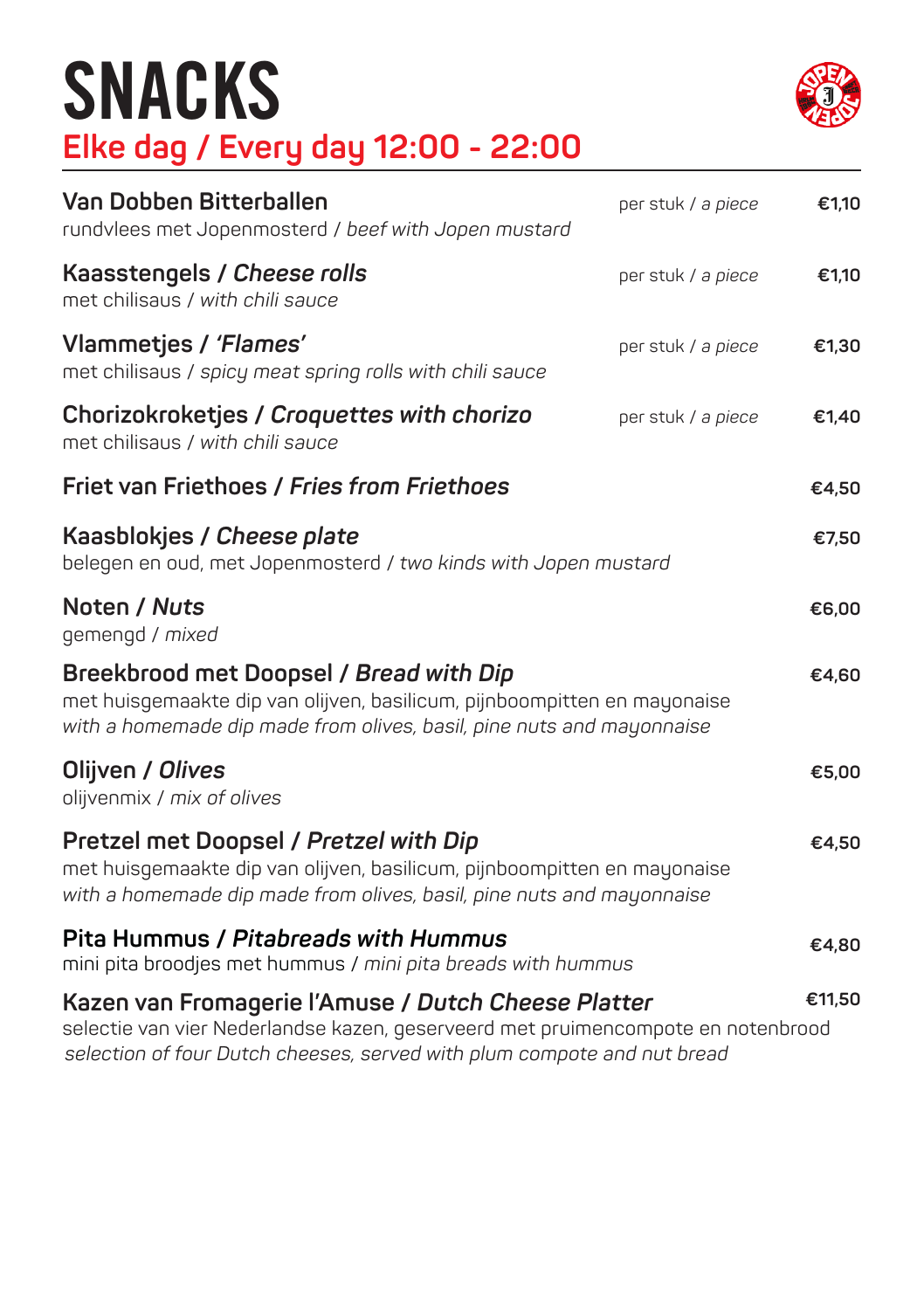## LUNCH **Elke dag / Every day 12:00 - 16:00**



Maak kennis met Jopenbier & food pairings *Ask our staff for our surprising Jopen beer & food pairings*

### **SANDWICHES**

| Carpaccio / Beef Carpaccio*<br>met oude kaas, noten en truffelmayonaise<br>with matured cheese, nuts and truffle mayonnaise                                              | €14,50          |
|--------------------------------------------------------------------------------------------------------------------------------------------------------------------------|-----------------|
| Geitenkaas / Goat Cheese*<br>met pompoen, vijgen en balsamico<br>with pumpkin, figs and balsamic                                                                         | €12,20          |
| 2 Van Dobben Kroketten / 2 Van Dobben Croquettes*<br>1 Van Dobben Kroket / 1 Van Dobben Croquet*<br>van kalfsvlees, met Jopenmosterd<br>made from veal with Jopenmustard | €11,00<br>€5,70 |
| Gerookte Makreel / Smocked Mackerel*<br>met kimchi en citroenmayonaise / with kimchi and lemon mayonnaise                                                                | €11,00          |
| Pittige Kipfilet / Spicy Chicken fillet*<br>met pittige sriracha-mayonaise en zilverui<br>with spicy sriracha-mayonaise and silverskin onions                            | €11,00          |
| Gezond / Healthy*<br>met ham, kaas, ei, tomaat, komkommer en sla<br>with ham, cheese, egg, tomato, cucumber and lettuce                                                  | €8,70           |
| *Keuze uit biologisch meergranen of wit brood / Choice of: brown organic multigrain or white bread                                                                       |                 |
| KINDERLUNCH<br>Eén sneetje wit of bruin brood, met als beleg keuze uit:<br>One slice of bread: white or brown, with a choice of:                                         | €3,50           |
| Kaas (oud of jong) / Cheese (matured or young)<br>Ham / Ham<br>Jam, pindakaas, chocoladepasta, hagelslag                                                                 |                 |

*Jam, peanutbutter, chocolate spread, chocolate sprinkles*

**MORE LUNCH >>>**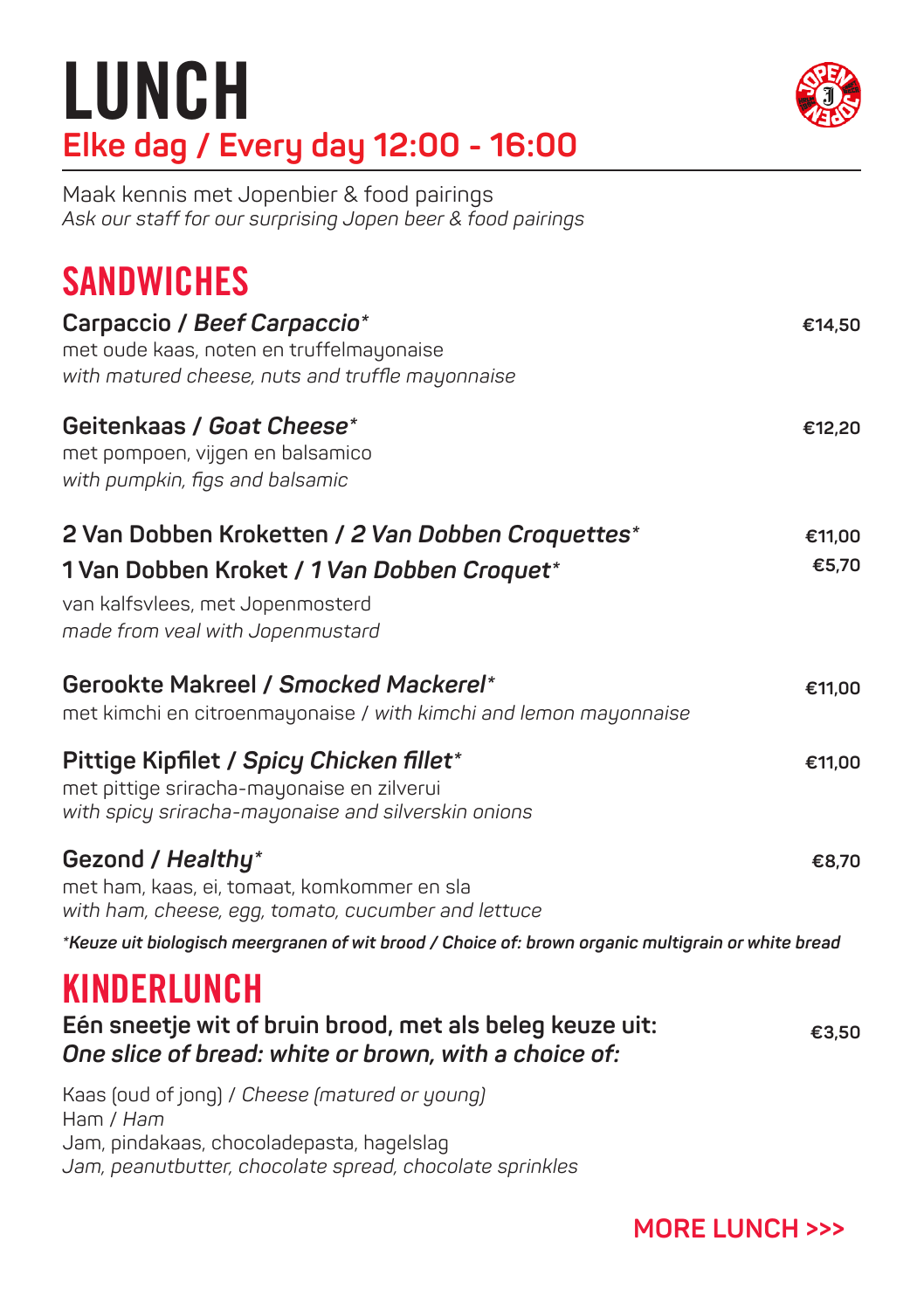| €14.50                         |
|--------------------------------|
| €12.00                         |
| <b>MORE LUNCH &gt;&gt;&gt;</b> |
|                                |

## UITSMIJTERS / FRIED EGGS ON BREAD\*

**Klassieke Caesar Salade /** *Classic Caesar Salad*

*with Parmesan cheese, anchovies, red onion and chicken*

met Parmezaanse kaas, ansjovis, rode ui en kip

**Geitenkaas Salade /** *Goat Cheese Salad* 

| Keuze uit biologisch meergranen of wit brood en verschillende toppings   |                                | €8,80 |
|--------------------------------------------------------------------------|--------------------------------|-------|
| Alle combinaties zijn mogelijk!                                          | ** Glutenvrij brood + €2,00    |       |
| Choice of organic brown multigrain or white bread and different toppings |                                |       |
| All combinations are possible!                                           | ** Gluten free bread + $£2,00$ |       |
| <b>Toppings</b>                                                          |                                |       |
| kaas / cheese                                                            |                                | €0.50 |
| ham / ham                                                                |                                | €0.50 |
| tomaat / tomato                                                          |                                | €0.50 |
|                                                                          |                                | €0.50 |

*\*Keuze uit biologisch meergranen of wit brood / Choice of: brown organic multigrain or white bread* 

\*Indien u met meer dan 10 personen komt lunchen, kunt u geen uitsmijters bestellen.

*\*In case you are with more than 10 people, you cannot order fried eggs on bread for lunch.* 

PANINI MET KAAS / PANINI WITH CHEESE

LUNCH **Elke dag / Every day 12:00 - 16:00**

spek / *bacon*

ham / *ham* tomaat / *tomato*

**Toppings**

SALADES / SALADS

*We thank you for your understanding.* 

Wij hopen op uw begrip.



**€0,50 €0,50**

**€12,00**

**€12,70**

**€8,80**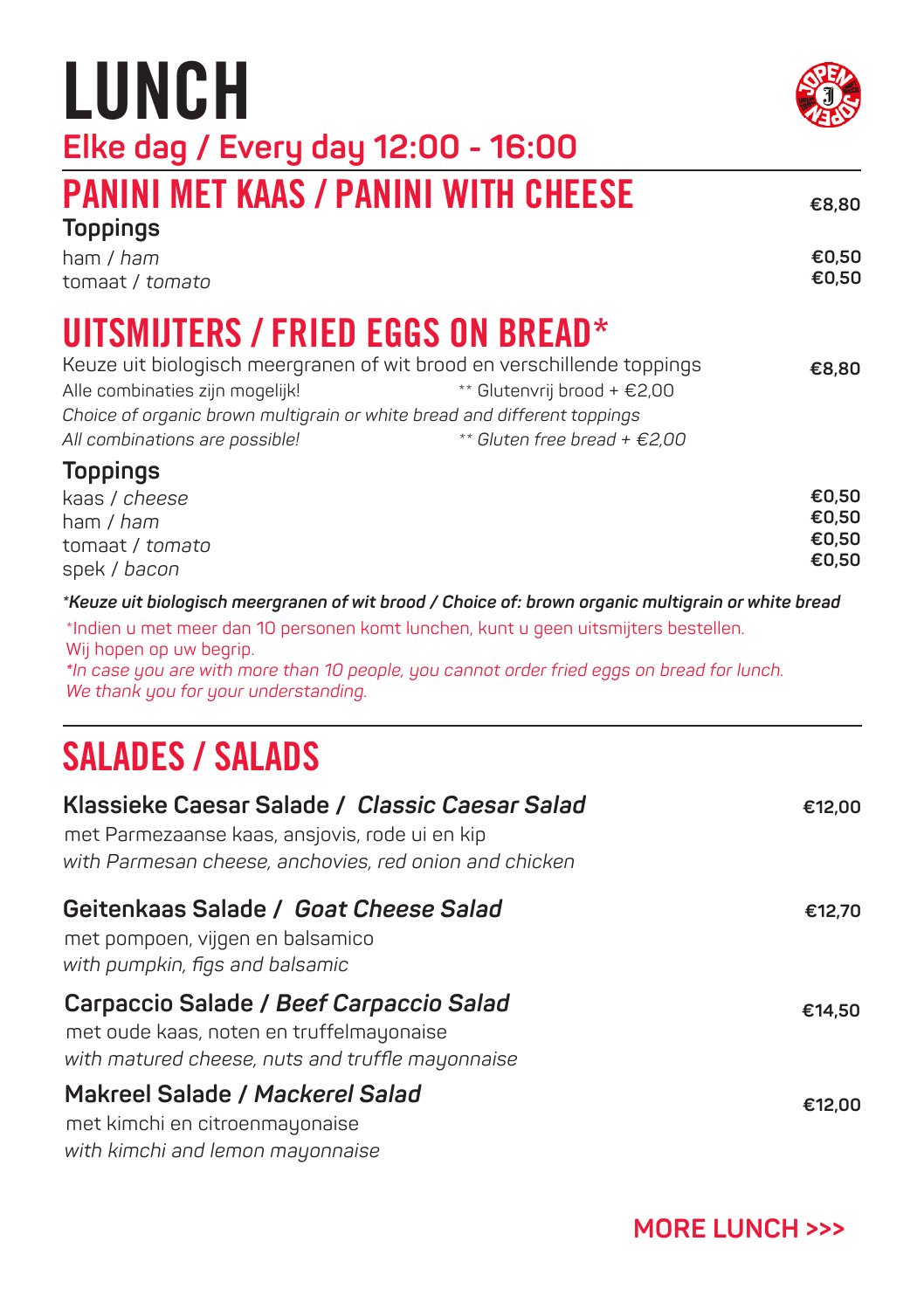## LUNCH **Elke dag / Every day 12:00 - 16:00**



| Brouwersburger / Brewer's Burger<br>een rundvlees burger van Double Dutch™ met tartaarsaus, spek en uien<br>a beef patty from Double Dutch™ with tartar sauce, bacon and onions                                        | €14,00    |
|------------------------------------------------------------------------------------------------------------------------------------------------------------------------------------------------------------------------|-----------|
| supplement: cheddar kaas / optional: cheddar cheese                                                                                                                                                                    | $+ E0,50$ |
| Mini Brouwersburger / The Brewer's Burger, but smaller<br>een rundvlees burger van Double Dutch™ met tartaarsaus, spek en uien<br>a beef patty from Double Dutch™ with tartar sauce, bacon and onions                  | €8,70     |
| supplement: cheddar kaas / optional: cheddar cheese                                                                                                                                                                    | $+E0,50$  |
| Vegan Karma Kebab: The Classic Pita<br>met sla, tomaat, ui, komkommer, rode kool, knoflookmayonaise<br>en sriracha saus<br>with lettuce, tomato, onion, cucumber, red cabbage, garlic mayonnaise<br>and sriracha sauce | €14,00    |
| SOEP / SOUP                                                                                                                                                                                                            |           |
| Soep van de dag / Soup of the day<br>met bruin- of witbrood<br>with brown or white bread                                                                                                                               | €7,80     |
| <b>DESSERTS</b>                                                                                                                                                                                                        |           |
| <b>Chocolade Nemesis / Chocolate Nemesis</b><br>met vanille-ijs en een sabayon van Jopen Koyt<br>with vanilla ice cream and a Jopen Koyt sabayon                                                                       | €8,20     |
| Kazen van Fromagerie l'Amuse / Dutch Cheese Platter<br>selectie van vier Nederlandse kazen, geserveerd met pruimencompote en notenbrood<br>selection of four Dutch cheeses, served with plum compote and nut bread     | €11,50    |
| Bieramisu / Beeramisu<br>originele tiramisu, bereid met rijk en donker Jopenbier<br>original tiramisu, prepared with dark Jopen beer                                                                                   | €8,20     |
| Crème Brûlée<br>traditioneel met vanille en gekarameliseerde suiker<br>traditional with vanilla and caramelized sugar                                                                                                  | €8,20     |



**DINER>>>**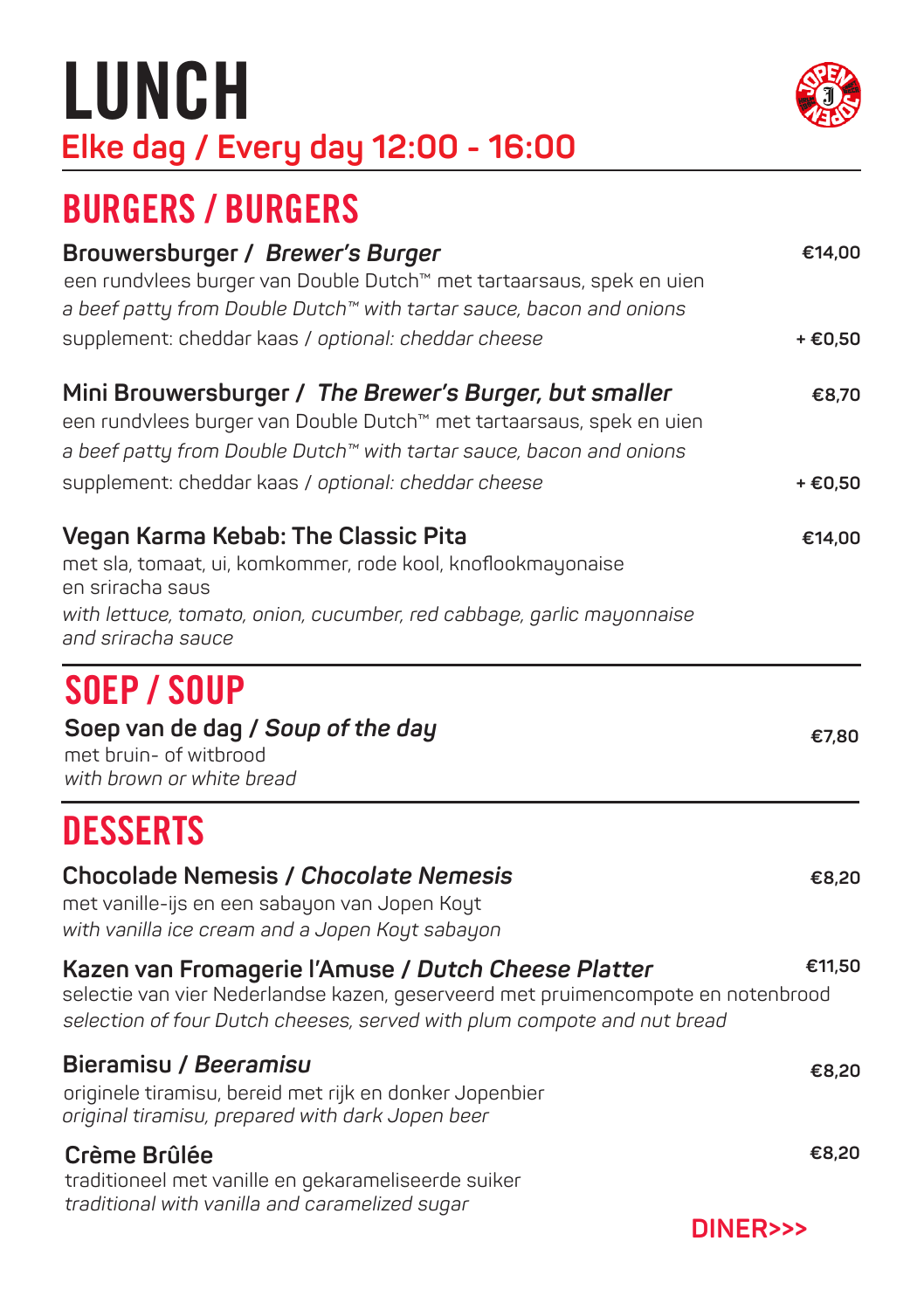| DINER<br>Elke dag / Every day 16:00 - 22:00                                                                                                                |        |
|------------------------------------------------------------------------------------------------------------------------------------------------------------|--------|
| SOEP/SOUP<br>Soep van de dag / Soup of the day<br>met bruin- of witbrood<br>with brown or white bread                                                      | €7.80  |
| <b>SALADES / SALADS</b>                                                                                                                                    |        |
| Klassieke Caesar Salade / Classic Caesar Salad<br>met Parmezaanse kaas, ansjovis, rode ui en kip<br>with Parmesan cheese, anchovies, red onion and chicken | €12,00 |

| Geitenkaas Salade / Goat Cheese Salad<br>met pompoen, vijgen en balsamico<br>with pumpkin, figs and balsamic                            | €12,70 |
|-----------------------------------------------------------------------------------------------------------------------------------------|--------|
| Carpaccio Salade / Beef Carpaccio Salad<br>met oude kaas, noten en truffelmayonaise<br>with matured cheese, nuts and truffle mayonnaise | €14,50 |
| Makreel Salade / Mackerel Salad                                                                                                         |        |

met kimchi en citroenmayonaise **and the citroenmayonaise** en extensive to the citroenmayonaise en extensive to the citroenmayonaise en extensive to the citroenmayonaise en extensive to the citroenmayonaise en extensive to *with kimchi and lemon mayonnaise* 

### WIST JE DAT/ DID YOU KNOW?

 **De Jopenkerk jarig is op 11 november? En dat Sint-Maarten de beschermheilige is van het middeleeuwse Haarlemse brouwersgilde?**

 *De Jopenkerk's birthday is on 11th November? And Saint Martin is the Patron Saint of the Haarlems Brewers Gild from the middle ages?*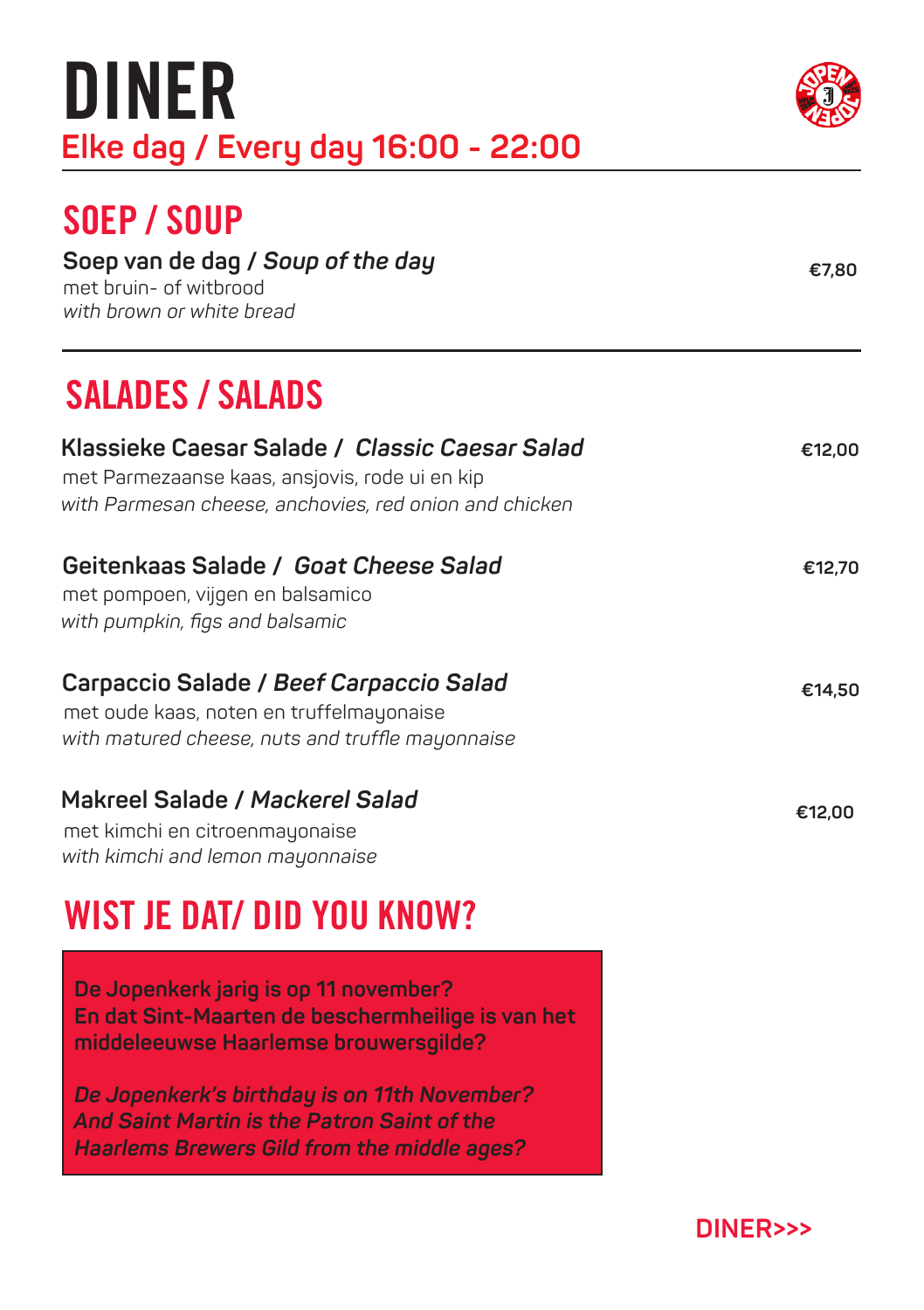## DINER



**€8,20**

**€23,50**

### **Elke dag / Every day 16:00 - 22:00**

### BURGERS / BURGERS

| Brouwersburger / Brewer's Burger<br>Een rundvlees burger van Double Dutch™ met tartaarsaus, spek en uien<br>A beef patty from Double Dutch™ with tartar sauce, bacon and onions                                                                              | €14,00             |
|--------------------------------------------------------------------------------------------------------------------------------------------------------------------------------------------------------------------------------------------------------------|--------------------|
| supplement: cheddar kaas / optional: cheddar cheese                                                                                                                                                                                                          | + €0,50            |
| Mini Brouwersburger / The Brewer's Burger, but smaller<br>Een rundvlees burger van Double Dutch™ met tartaarsaus, spek en uien<br>A beef patty from Double Dutch™ with tartar sauce, bacon and onions<br>supplement: cheddar kaas / optional: cheddar cheese | €8,70<br>$+$ €0,50 |
| Vegan Karma Kebab: The Classic Pita<br>met sla, tomaat, ui, komkommer, rode kool, knoflookmayonaise<br>en sriracha saus<br>with lettuce, tomato, onion, cucumber, red cabbage, garlic mayonnaise<br>and sriracha sauce                                       | €14,00             |

### **STEW**

#### **Jopen Stoof /** *Jopen Stew*

Stoof van de dag met Jopenbier, gerookte spek, geroosterde groente en aardappelen *Stew of the day with Jopen beer, smoked bacon, with boiled potatoes and roasted vegetables* 

### **DESSERTS**

#### **Chocolade Nemesis /** *Chocolate Nemesis*

met vanille-ijs en een sabayon van Jopen Koyt *with vanilla ice cream and a Jopen Koyt sabayon*

| Kazen van Fromagerie l'Amuse / Dutch Cheese Platter<br>selectie van vier Nederlandse kazen, geserveerd met pruimencompote en notenbrood<br>selection of four Dutch cheeses, served with plum compote and nut bread | €11.50 |
|--------------------------------------------------------------------------------------------------------------------------------------------------------------------------------------------------------------------|--------|
| Bieramisu / Beeramisu<br>originele tiramisu, bereid met rijk en donker Jopenbier<br>original tiramisu, prepared with dark Jopen beer                                                                               | €8.20  |
| Crème Brûlée<br>traditioneel met vanille en gekarameliseerde suiker<br>traditional with vanilla and caramelized sugar                                                                                              | €8.20  |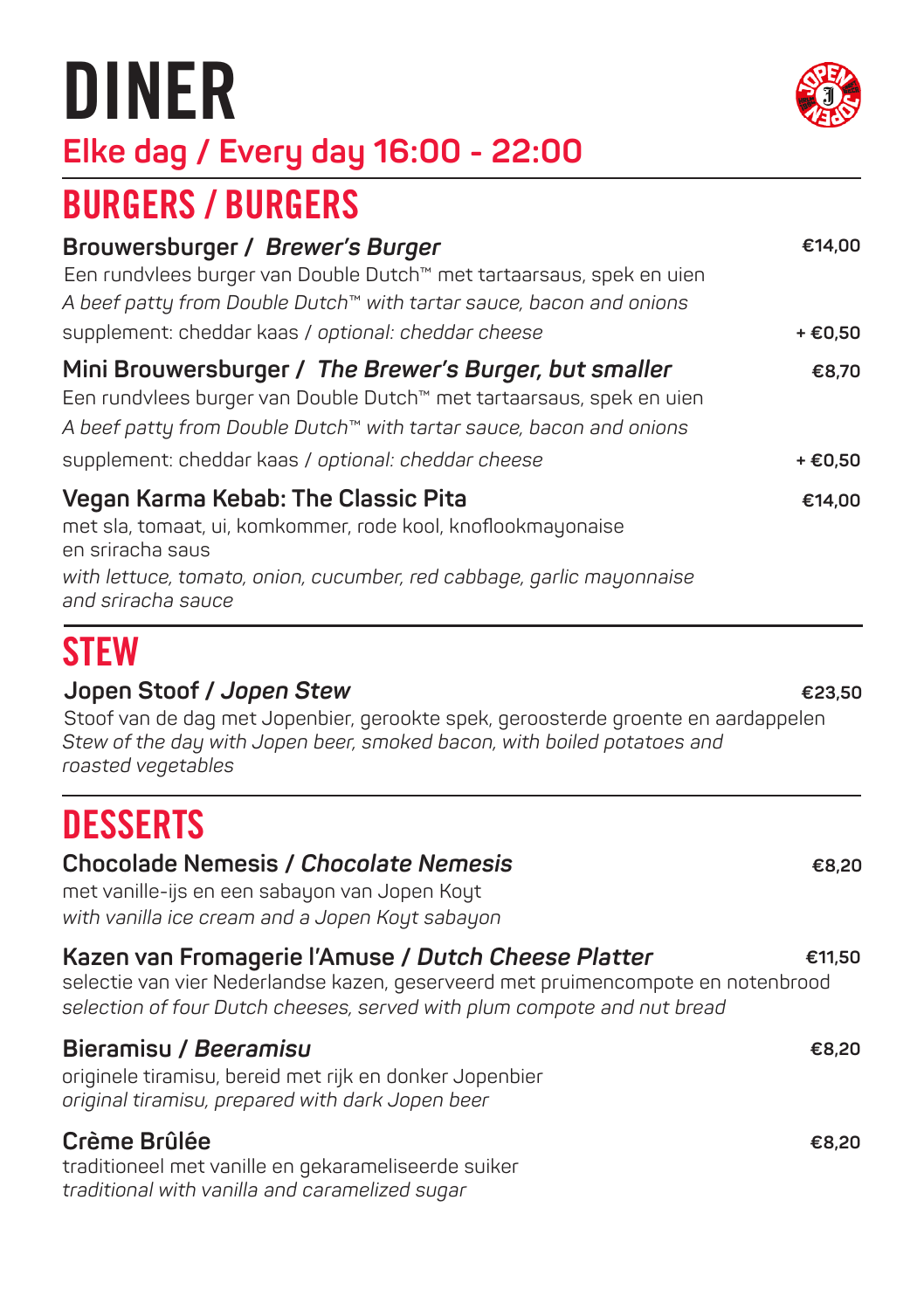## DRINKS

### WIJNEN / WINES

| Droog / dry<br>Droog / dry<br>Zoet / sweet<br>Rosé<br>Rood / red<br>Cava Brut<br>Prosecco   | Spanje<br>Frankrijk<br>Duitsland<br>Frankrijk<br>Italië<br>Spanje<br>Italië              | Radio Boca Verdejo<br>La Baume Chardonnay<br>Tolltraum<br>Petit Pont<br>Lunatico Primitivo                                                                                                                                                                                             | glas<br>glas<br>glas<br>glas<br>glas<br>fles 75 cl<br>flesje 20 cl | €4,70<br>€5,00<br>€4,20<br>€4,70<br>€5,20<br>€23,50<br>€7,80 |
|---------------------------------------------------------------------------------------------|------------------------------------------------------------------------------------------|----------------------------------------------------------------------------------------------------------------------------------------------------------------------------------------------------------------------------------------------------------------------------------------|--------------------------------------------------------------------|--------------------------------------------------------------|
| Alcoholvrij / alcohol-free                                                                  |                                                                                          | Sparkling Riesling - Eins Zwei Zero blik - alcoholvrij                                                                                                                                                                                                                                 | can                                                                | €7,70                                                        |
|                                                                                             |                                                                                          | <b>KOFFIE &amp; THEE / COFFEE &amp; TEA</b>                                                                                                                                                                                                                                            |                                                                    |                                                              |
| Thee / Tea<br>Latte macchiato                                                               | Koffie, espresso / Coffee, espresso                                                      | Cappuccino, warme chocolademelk / cappuccino, hot chocolate<br>Verse muntthee, verse gemberthee / fresh mint leaf tea, fresh ginger tea<br>Koffie verkeerd, espresso macchiato / café latte, espresso macchiato<br>Warme chocolademelk met slagroom / hot chocolate with whipped cream |                                                                    | €2,70<br>€2,90<br>€3,30<br>€3,60<br>€3,40<br>€4,00<br>€3.80  |
|                                                                                             | <b>FRISDRANKEN / BEVERAGES</b>                                                           |                                                                                                                                                                                                                                                                                        |                                                                    |                                                              |
| Melk/ Milk<br>Chocomel (koud), Fristi<br>Coca Cola (regular, zero)<br>Fanta, Cassis, Sprite | Limonade / Lemonade (syrup with water)<br>Chaudfontaine rood (sparkling) / blauw (still) |                                                                                                                                                                                                                                                                                        |                                                                    | €1,20<br>€2,10<br>€3,00<br>€3,00<br>€3,00<br>€3,00           |

Tonic, Bitter Lemon Ice-Tea, Ice-Tea Green, Almdudler vanaf Schulp appelsap/perensap, Tomatensap Big Tom Spiced, vanaf verse Jus d'Orange vanaf *Apple juice / pear juice, tomato juice, fresh orange juice* Fever Tree: Ginger Ale, Ginger Beer, Indian Tonic, **€3,10 €3,10 €3,10 €3,10 €4,20** 

Mediterranean Tonic, Aromatic Tonic

### GEDISTILLEERD / SPIRITS

| Binnenlands gedistilleerd / Dutch spirits   | vanat | €3.40 |
|---------------------------------------------|-------|-------|
| Buitenlands gedistilleerd / Foreign spirits | vanat | €5.00 |
| Whisk(e)u's                                 | vanat | €5.20 |

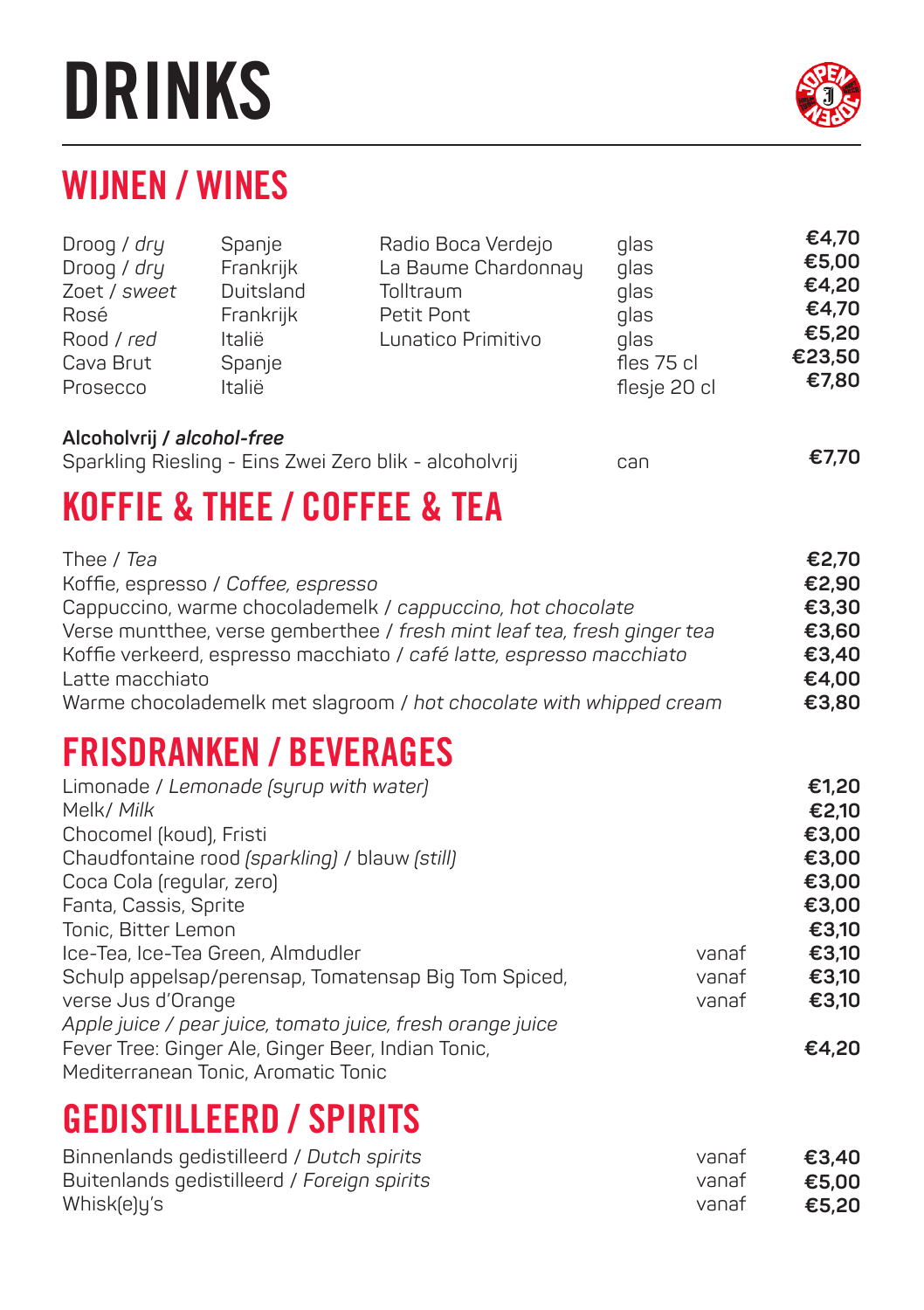## GOSPEL SPIRITS



#### **Gospel Spirits by Jopen**

Het beste van onze brouwerij en distilleerderij komt samen in Gospel Spirits. *The best of our brewery and distillery comes together in Gospel Spirits.*

#### **Gloriously Good**

Pure ingrediënten worden in de ketels verwerkt tot hoogwaardige spirits, zonder gebruik te maken van aroma's, extracten, kleurstoffen of koude distillatie. Gospel Spirits worden in kleine batches gedistilleerd in koperen ketels van 200 liter.

*Pure ingredients are processed into high-quality spirits, without using aromas, extracts, colouring, or cold distillation. Gospel Spirits distills in small batches of 200 liters in our copper boilers.*

#### **Veritatum Evangelii**

Op het label van Gospel Spirits prijkt: 'Veritatum Evangelii', deze Latijnse vertaling van het woord Gospel betekent letterlijk 'goed nieuws'.

*'Veritatum Envangelii' shines on the label of Gospel Spirits, this Latin translation of the word Gospel literally means 'good news'.*

### GOSPEL SPIRITS

Gospel Dutch Gin *World Gin Award 2019: Silver International Wine & Spirit Competition 2018: Bronze Spirit International Prestige Awards 2018: Gold* Kenau Eau de Vie Bierre Gospel Piet Honingh Genever Gospel Barrel Aged Gin *World Gin Awards 2019: Country Winner* Piet Honingh Genever Barrel Aged *World Gin Award 2019: World's Best Genever* Gospel Duyfken Gin Gospel Sloe Gin Gospel O'de Vie Fresh Hop **€7,80 €4,30 €5,70 €8,80 €6,10 €6,10 €6,10 €4,90**

### GOSPEL GIN MIX

| <b>Gospel Dutch Gin &amp; Tonic</b>                                                                                                 | €12.00 |
|-------------------------------------------------------------------------------------------------------------------------------------|--------|
| met Fever-Tree Mediterranean Tonic, geserveerd met rode paprika<br>with Fever-Tree Mediterranean Tonic, served with red bell pepper |        |
| Gospel Barrel Aged Gin & Ginger Ale<br>met Fever-Tree Ginger Ale, geserveerd met verse gember en munt                               | €13.00 |

*with Fever-Tree Ginger Ale, served with fresh ginger and mint* 

**JOPEN BEER >>>**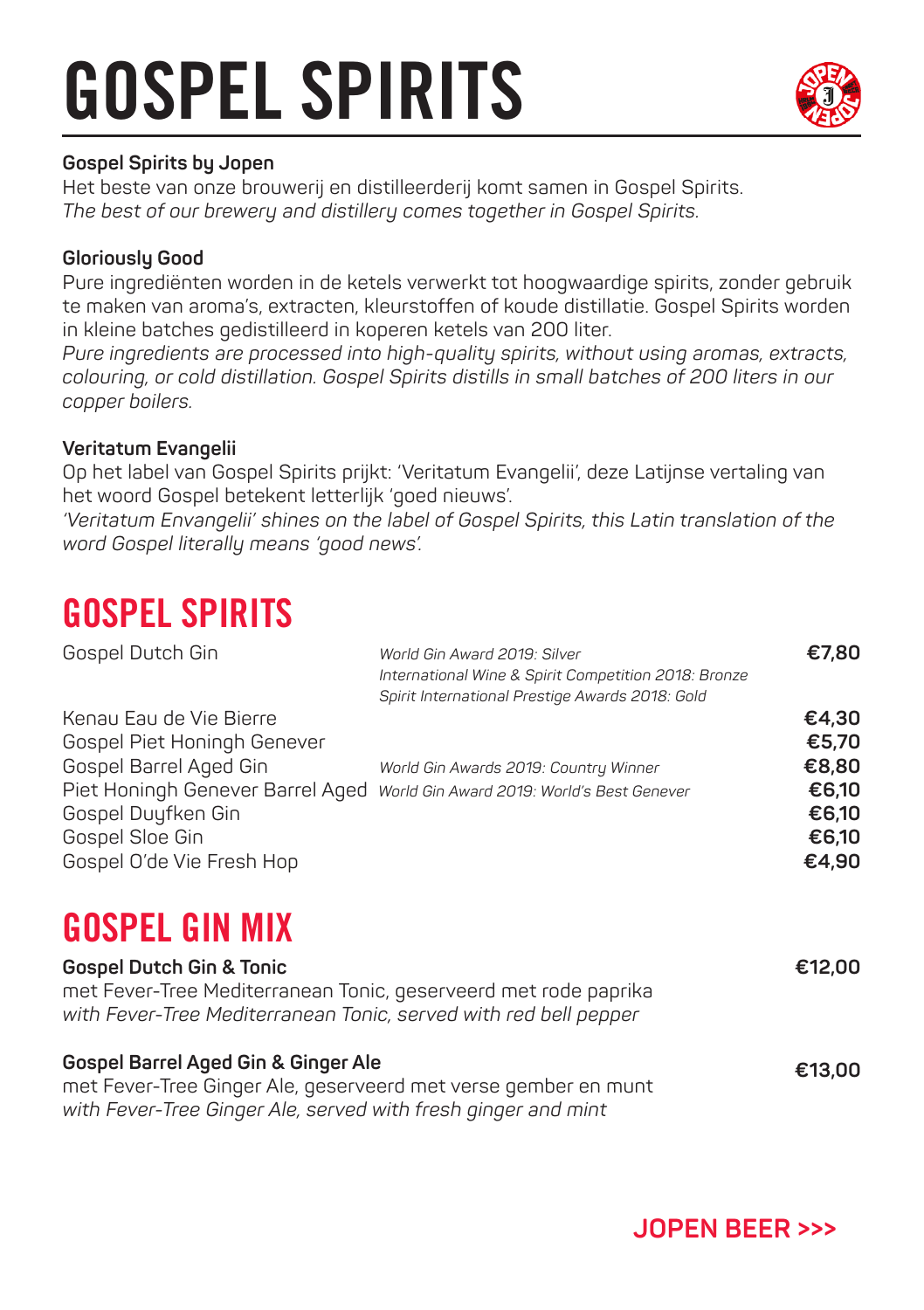

Vanwege ons ruime assortiment is het niet altijd mogelijk alle bieren voorradig te hebben. Vraag het personeel naar alternatieven.

*Due to our wide range of beers it is not always possible to have all beers in stock. Please ask the staff for alternatives.*

## FRIS & FRUITIG / FRESH & FRUITY

Verfrissende bieren, soms met fruit gebrouwen, of met fruitige tonen. *Refreshing beers, some brewed with fruit or with fruity elements in the taste.*

| Jopen NON IPA<br>Low-alcohol IPA, jammed with hoppy flavors                                                                           | 0,3% | bottle | €5,60 |
|---------------------------------------------------------------------------------------------------------------------------------------|------|--------|-------|
| Jopen NON Ginger IPA<br>Low-alcohol IPA, jammed with hoppy flavors and ginger                                                         | 0,3% | bottle | €6,00 |
| Jopen Let There Be Light<br>Session New England IPA with a mellow bitterness and a smooth mouthfeel                                   | 3,3% | bottle | €6,60 |
| Jopen The Beat Gose On<br>Gose with pear aroma's, sublte cinnamon and coriander.<br>Mix of freshly sour, sweet, salty and fruity pear | 4,5% | bottle | €7,40 |
| Jopen Adriaan Wit<br>Refreshing 'witbier' with a mellow, spicy aftertaste                                                             | 5,0% | bottle | €6,00 |
| <b>Jopen Blurred Lines</b><br>Fresh New England IPA, explosion of citrus, passion fruit, peach, pineapple and mango                   | 5,3% | bottle | €7,20 |
| Jopen Neder Wit<br>A hazy blend between a wheat based weizen and a hoppy, fruity IPA                                                  | 5,5% | bottle | €6,60 |
| Jopen Dubbel Wit<br>A double shot of "witbier" with a crispy personality                                                              | 6,5% | bottle | €6,60 |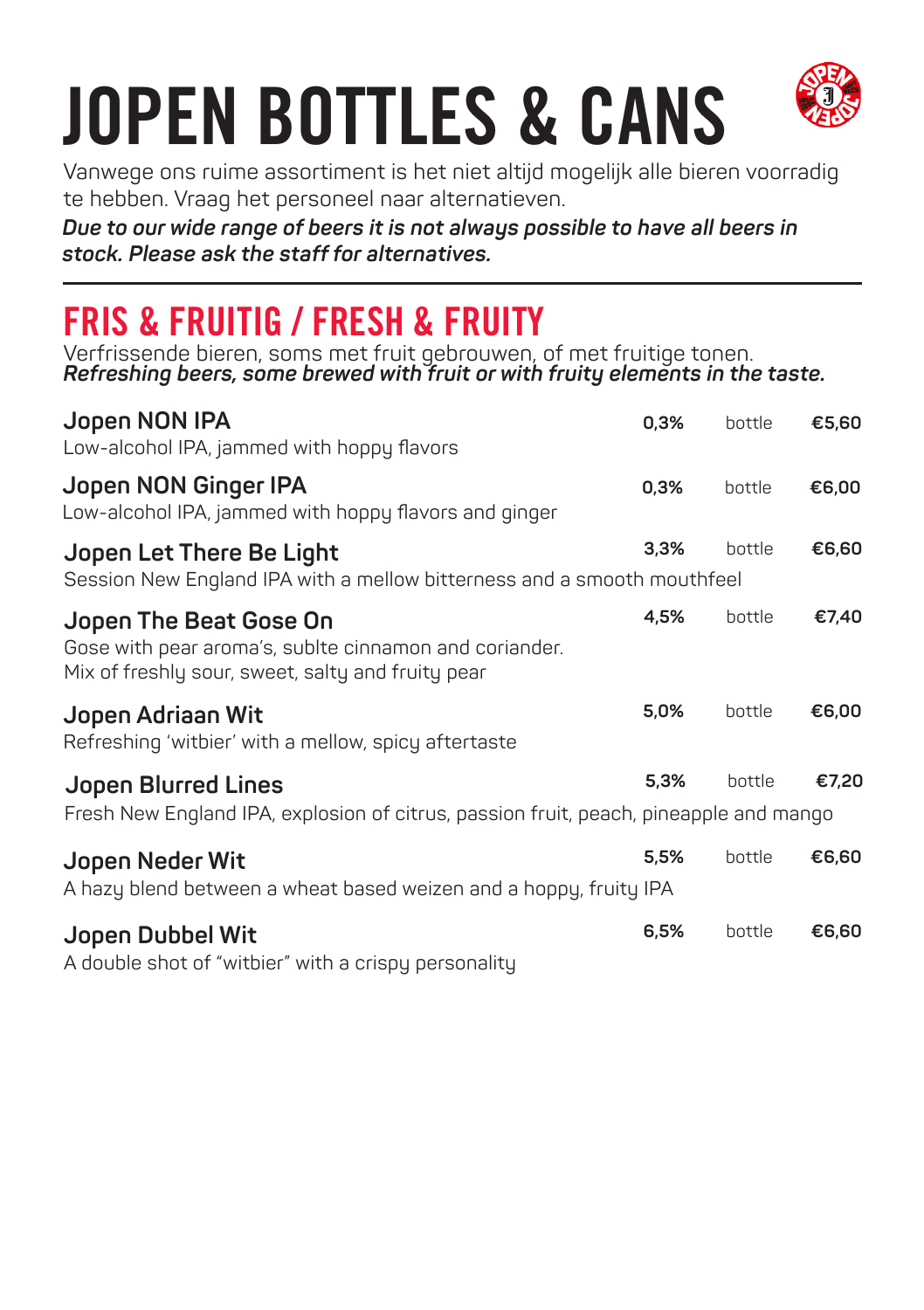

## SOEPEL & SUBTIEL / BALANCED & EASY

*Easy drinkable and balanced flavours.*

| <b>Bitburger Braugruppe 0,0 Pils</b><br>Alkoholfrei                                                  | 0,0% | bottle | €2,60 |
|------------------------------------------------------------------------------------------------------|------|--------|-------|
| Jopen Craft Pilsner<br>A dry and hoppy Urtyp pilsner brewed with a nice blend of classic German Hops | 4,7% | bottle | €6,90 |
| Jopen Oatstanding<br>Silky smooth oat lager, gently hopped with Nelson Sauvin Hops                   | 4,1% | can    | €7,60 |
| Jopen Schillen Blond<br>Collaboration with Friethoes, brewed with potato peals                       | 5,5% | bottle | €7,20 |
| AMBER & ELEGANT - AMBER & ELEGANT<br>More flavourful and some herbal effects.                        |      |        |       |
| Jopen Bitterzoet Verlangen<br>Fruity blonde with malty aromas and a slightly spicy finish            | 6,0% | bottle | €6,00 |
| Jopen Jacobus<br>Dry, hoppy and full-flavoured with spiciness from rye, with an amber colour         | 5,5% | bottle | €6,00 |
| WIST JE DAT/ DID YOU KNOW?                                                                           |      |        |       |

 **Een flesje of blikje Jopen perfect is om te delen? Bestel 3 flesjes of blikjes en maak je eigen proeverij. P.s.-> vraag de bediening om extra proefglazen.** 

 *A bottle or can of Jopen beer is perfect for sharing? Order 3 botles or cans and create your own beer tasting. P.s.-> ask our staff for extra tasting glasses.*

**MORE BEER >>>**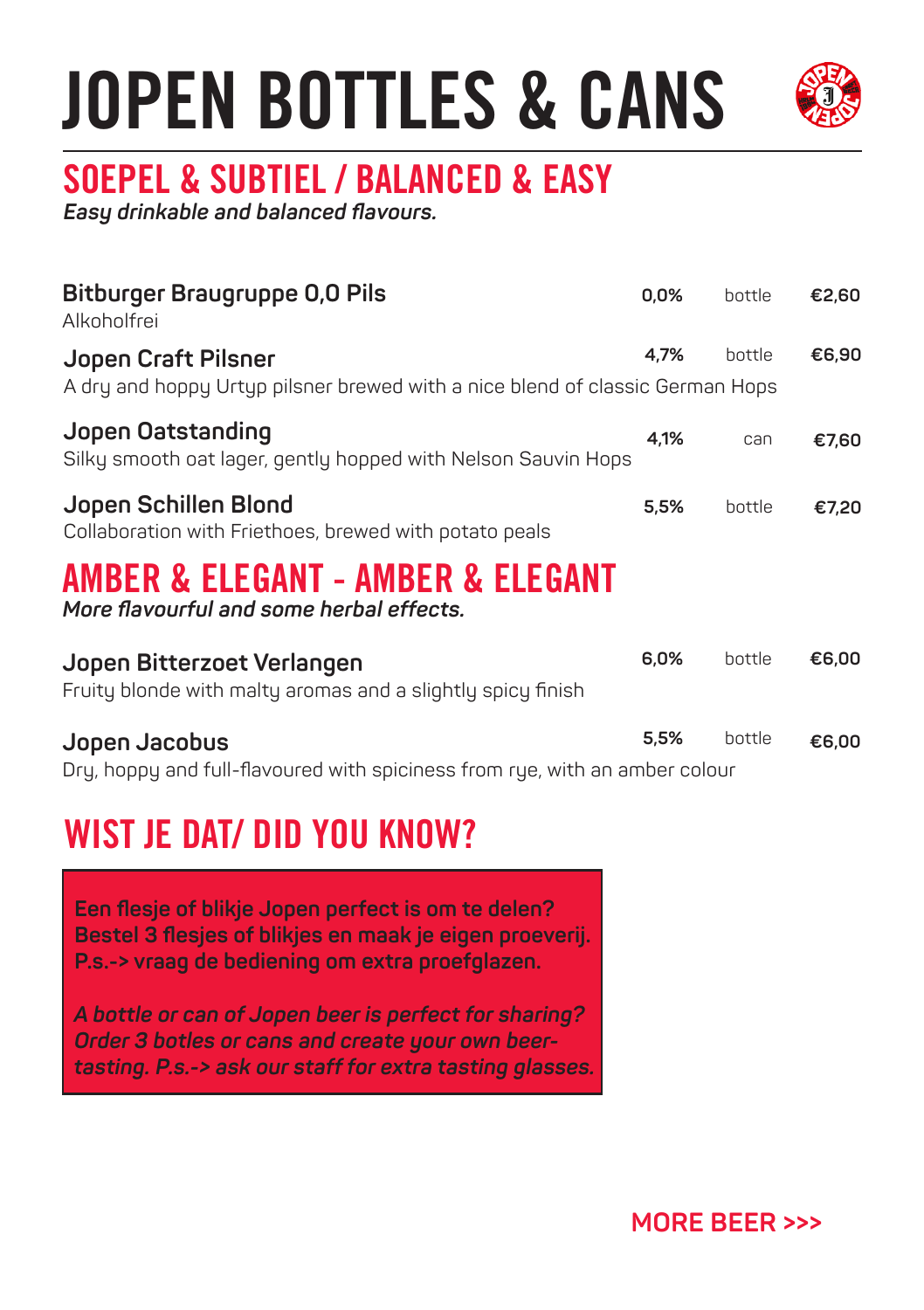

## BLOND & KRACHTIG - PALE & POWER

*Blonde and full bodied beers. Higher malt contents and hop dosages give these beers more body and hop aromas.* 

| Jopen Open<br>Session IPA with a DUTCH twist - raketjes-<br>Pineapple, raspberries and Holland's favourite colour orange to top it off                               | 4,5%  | bottle   | €7,20  |
|----------------------------------------------------------------------------------------------------------------------------------------------------------------------|-------|----------|--------|
| Jopen Super DuPA<br>This Super Dutch Pale Ale is brewed with the classic Dutch breweing<br>grains: barley, oats and wheat. It packs a nice fruity aromatic hop punch | 5.5%  | bottle   | €7,20  |
| Jopen Hop Zij Met Ons<br>Gluten-free IPA with Mosiac hops                                                                                                            | 6,0%  | bottle   | €7,20  |
| Jopen Sunny Day<br>Fruity IPA with tropical fruit flavours of pineapple, passion fruit and mango                                                                     | 6,0%  | bottle   | €6,10  |
| Jopen HyperColour #3<br>It's juicy and full-bodied with hints of cocos, mint and cedar wood                                                                          | 6,0%  | can 44cl | €12,20 |
| Jopen New Green Deal<br>This organic IPA is brewed with organically grown ingredients,<br>the mix of Mosaic and Azacca hops brings in a punchy hop aroma and flavor  | 6,0%  | bottle   | €7,50  |
| Jopen Mooie Nel / North Sea IPA<br>India Pale Ale, a big drop of hoppy fruitiness and a bold bitter bite                                                             | 6,5%  | bottle   | €6,60  |
| Jopen Hoppenbier<br>Haarlem 1501 recipe, fresh blonde beer with a bitter aftertaste                                                                                  | 6,5%  | bottle   | €6,90  |
| Jopen Trinitas Tripel<br>Three grain tripel, full-bodied, strong, herbal notes, vanilla and laurel                                                                   | 9,0%  | bottle   | €7,20  |
| <b>Jopen Heavy Cross</b><br>Triple IPA, heavily hopped with an explosion of fruitiness                                                                               | 10,0% | bottle   | €8,10  |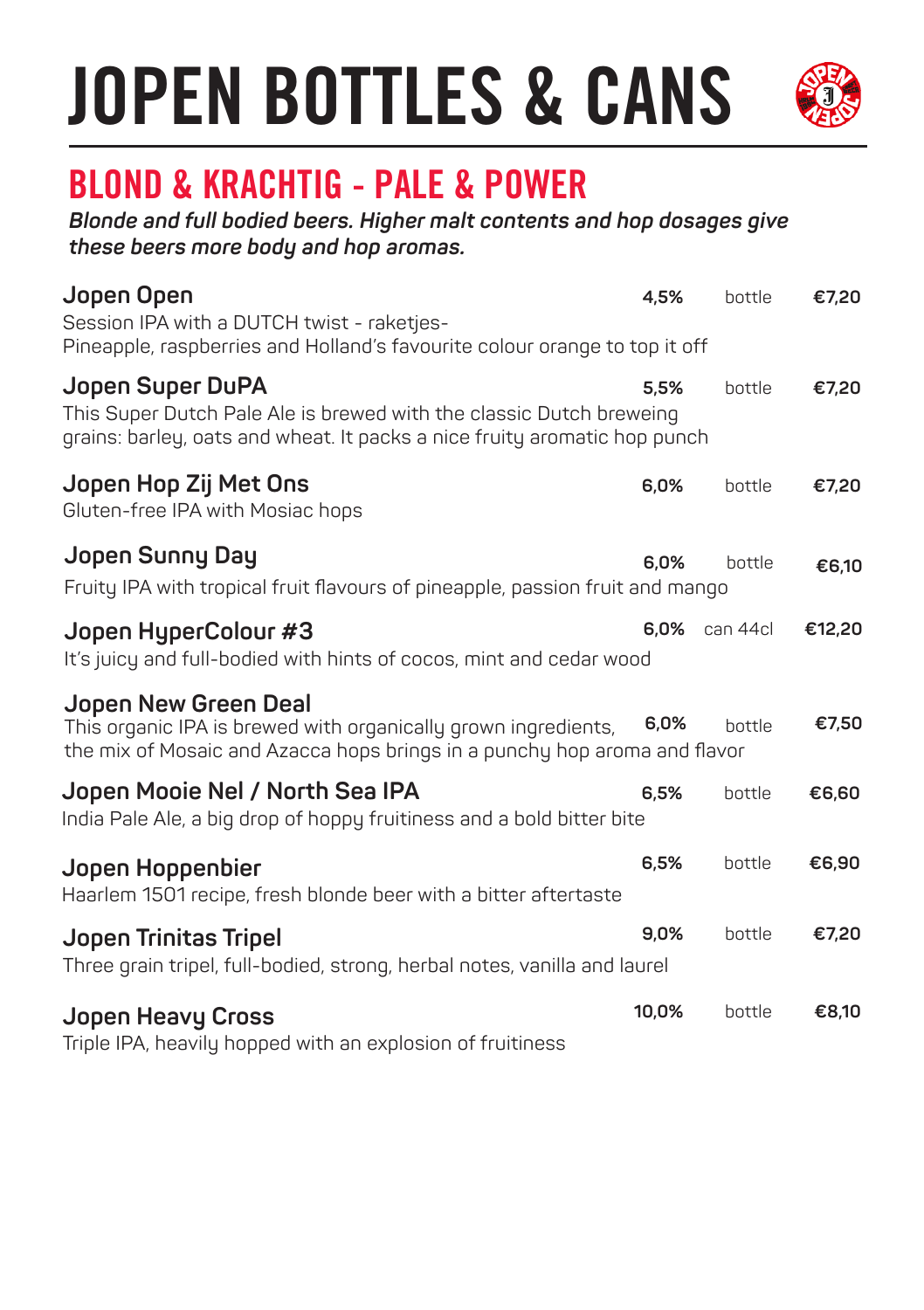

### RIJK & DONKER - DARK & FULL

*Full bodied dark beers. Starting with caramel notes, sliding into the more coffee and chocolate flavours.*

| Jopen Tussen Kunst & Kirsch<br>Tones of kirsch, chocolate and mocha                                                                                                                                                          | 4,5%  | bottle | €7,50  |
|------------------------------------------------------------------------------------------------------------------------------------------------------------------------------------------------------------------------------|-------|--------|--------|
| Jopen Cherrysh The Love<br>Porter with fresh cherries added                                                                                                                                                                  | 5,5%  | bottle | €7,50  |
| Jopen Extra Stout<br>Dutch Dry Stout, a roasted bitter taste from the roasted barley malt                                                                                                                                    | 5,5%  | bottle | €6,00  |
| Jopen Gritty Young Thing<br>Herbal Ale with some sweetness and light smoked aroma.                                                                                                                                           | 7,5%  | bottle | €6,90  |
| Jopen Koyt<br>Strong herbal beer, Haarlem 1407 recipe, a very herbal spiciness and gentle sweetness                                                                                                                          | 8.5%  | bottle | €6,90  |
| Jopen Johannieter<br>Weizen Double bock with fruity flavours and roast tones                                                                                                                                                 | 9,0%  | bottle | €6,90  |
| Jopen Ongelovige Thomas / Doubting Thomas<br>Quadrupel with a rich taste experience with the full-bodied<br>taste of caramelized malt                                                                                        | 10,0% | bottle | €8,00  |
| Jopen Don't Trye This @home Rye Wine<br>Warm tones of caramel and spiciness from rye                                                                                                                                         | 12%   | can    | €8,40  |
| Jopen ExceptioNEL + Black & Tan Extreme<br>Eisbock IPA made of our "Mooie Nel" and double dry-hopped                                                                                                                         | 12,5% | can    | €11,20 |
| Jopen X La Pirata: Anima Negra<br>This collab with La Pirata is full of black soul a.k.a. Anima Negra.<br>A very rich and big Mexicake.<br>We used a double mash creating a full flavour experience with tones of chocolate, | 14%   | bottle | €11,20 |

cinnamon, vanilla, spice, caramel, almond, smokiness and mocha.

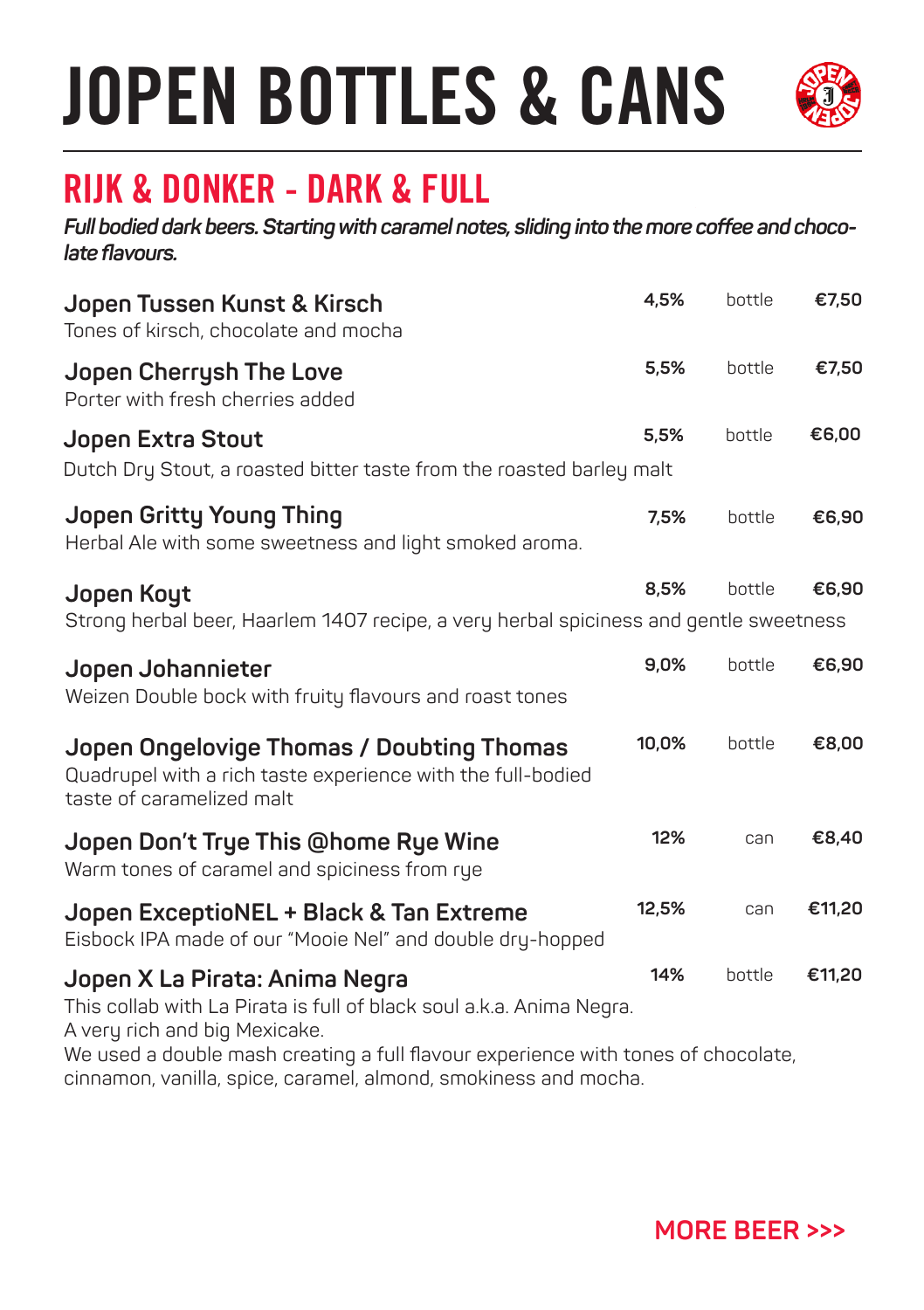

### INTENS EN UITDAGEND - INTENSE & CHALLENGING

*This is your Dare Devil group of beers. Who's afraid of more sour, more smoke, more spiciness?!?! Choose your sin.*

| Jopen Pies to Meet You                                                                                                                  | 4,0%  | can    | €8,10  |
|-----------------------------------------------------------------------------------------------------------------------------------------|-------|--------|--------|
| Pastry Sour Milkshake with tropical fruit flavors of mango, guave and apricot<br>A creamy body with hints of vanilla and a sweet finish |       |        |        |
| Jopen Witte Rook                                                                                                                        | 7.0%  | can    | €7,80  |
| Helles wheat bock brewed with smoked malt, a combination of full-bodied, smooth,<br>banana-like wheat bock and Bamberg smoked malt      |       |        |        |
| Jopen Road to Nowhere - Beer Geeks - ALS                                                                                                | 8,0%  | bottle | €11,20 |
| Smoked Imperial Porter, proceeds are donated to ALS NL foundation                                                                       |       |        |        |
| Jopen Is That Cedar Spelt RYEght?                                                                                                       | 9,0%  | bottle | €8,10  |
| Imperial Porter with subtle hints of anise, chocolate and coconut                                                                       |       |        |        |
| Jopen Meesterstuk 2017                                                                                                                  | 10,0% | bottle | €8,10  |
| Imperial porter brewed with ginger, celtic sea salt and cocoa                                                                           |       |        |        |
| Jopen Meesterstuk 2021                                                                                                                  | 11.1% | bottle | €8,10  |
| Double Pastry stout, with chocolate, vanilla, cinnamon, mocha and caramel flavors                                                       |       |        |        |
| Jopen Meesterstuk 2022                                                                                                                  | 11,1% | bottle | €8,10  |
| Imperial Pastry stout, DUTCH almond filled spiced pastry                                                                                |       |        |        |
| Jopen ExceptioNEL+ Tropical Fruits                                                                                                      | 12,0% | can    | €11,20 |
| Eisbock IPA made of our "Mooie Nel" and double dry-hopped                                                                               |       |        |        |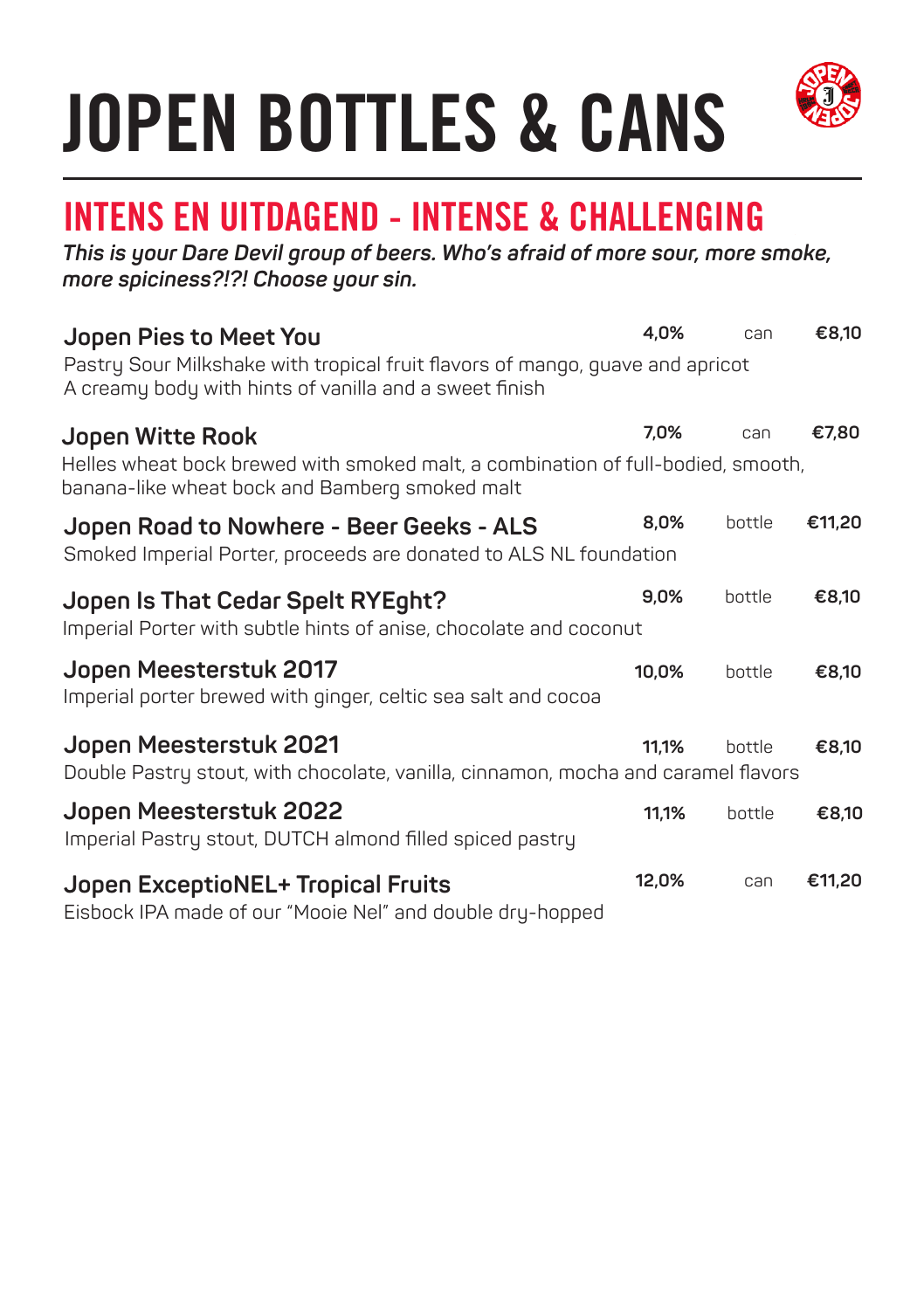

### BARREL AGED

*Discover what the influence is of time, wood and spirit on a beer. These are the beers to sip and savour.*

| Jopen Meesterstuk 2020 BA -<br><b>Imperial Stout Rum &amp; Sherry Blend</b><br>434 days aged on Pedro Ximénez and rum barrels                           | 11,0% | bottle | €11,20 |
|---------------------------------------------------------------------------------------------------------------------------------------------------------|-------|--------|--------|
| Jopen Meesterstuk 2020 BA -<br><b>Imperial Stout Bourbon Blend</b><br>434 days aged on Heaven Hill and Buffalo Trace bourbon barrels                    | 11,0% | bottle | €11,20 |
| Jopen Don't Trye This @Home BA -<br><b>Whisky and Bourbon Blend</b><br>Rye Wine, aged on a blend of Caol Ila, Heaven Hill en Buffalo Trace for 220 days | 12%   | bottle | €11,20 |
| Jopen Don't Trye This @Home BA - Tomintoul<br>Release end of March 2022. Rye Wine, BA aged on Tomintoul whisky                                          | 12%   | bottle | €11,20 |
| Jopen Don't Trye This @Home BA - White Oaked<br>Release end of March 2022. Rye Wine, BA white oaked aged                                                | 12%   | bottle | €11,20 |
| Jopen Ex-Girlfriend BA - Bourbon<br>Release February 2022. Eisbock, BA Bourbon                                                                          | 15,8% | bottle | €12,20 |
| Jopen Ex-Girlfriend BA - Rum<br>Release February 2022. Eisbock, BA Rum                                                                                  | 15,8% | bottle | €12,20 |
| Jopen Zwarte Ziel BA<br>Release March 2022. BA smoked beer - surprise                                                                                   | 10%   | bottle | €11,20 |

**JOPEN STORE >>>**